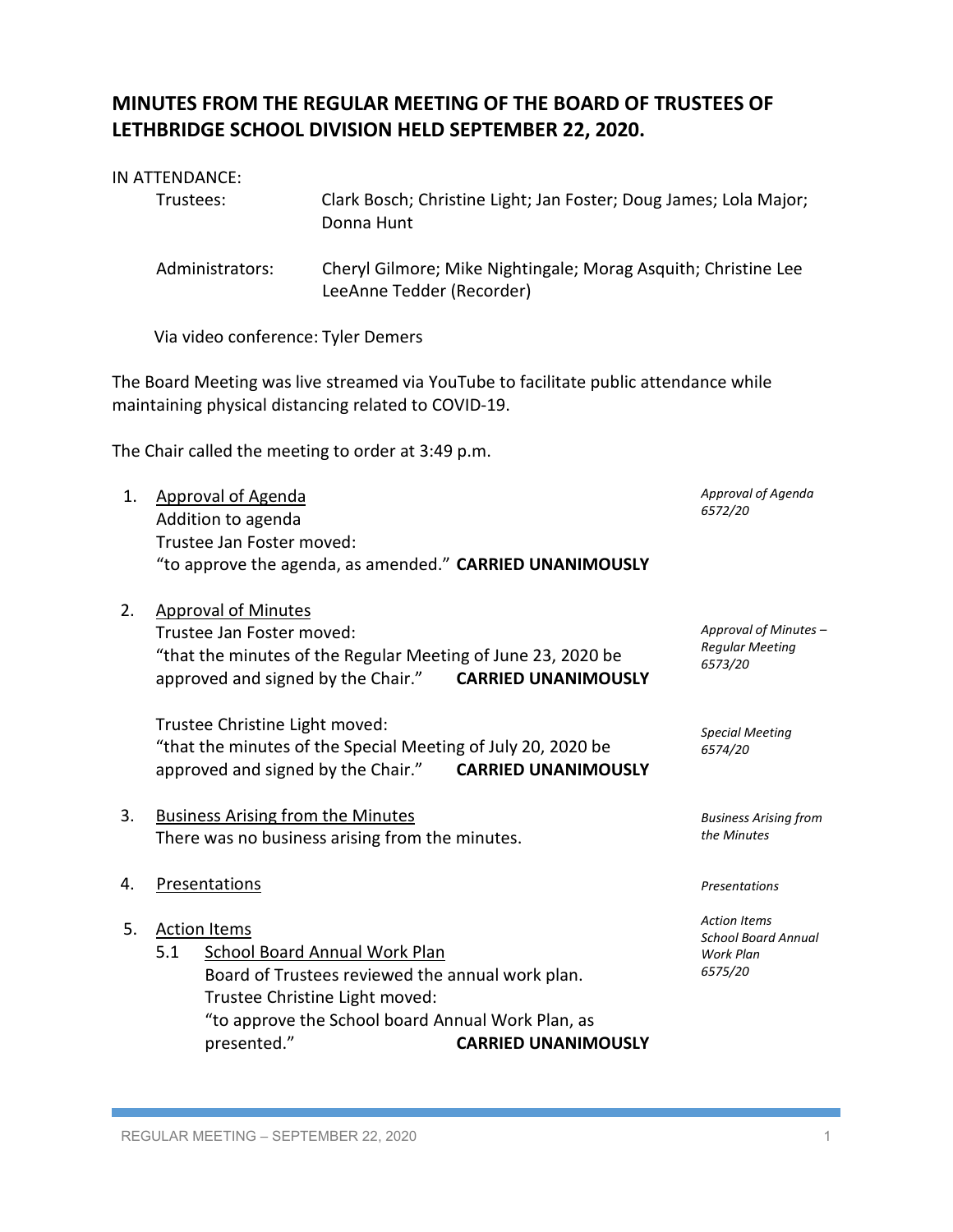REGULAR MEETING – SEPTEMBER 22, 2020 2 • Jan visited Coalbanks School. Teachers are doing a fabulous job with the protocols for children. • Christine Light noted the highlight of watching children go to school. The resiliency of students and seeing teachers be creative in their classrooms. • Clark shared the spirit of understanding and people knowing that we are all in this together. 7. Information Items 7.1 Board Chair Report 7.1.1 Standing Committees The Board of Trustees Committee chairs provided Annual Reports and Terms of Reference for review. 7.1.2 October Organizational Meeting The Board Organizational meeting will be held October 27, 2020. *October* 

for trustee general election and authority for joint election Trustees reviewed Bylaw No. 2020-01. Trustee Jan Foster moved: "Bylaw No. 2020-01, a bylaw to establish electoral boundaries for trustee general election and authority for joint election be approved for second reading." **CARRIED UNANIMOUSLY**

Trustee Jan Foster moved:

6. Division Highlights

the Leadership Team.

5.2 Transportation Services RFP 021-2020

"Bylaw No. 2020-01, a bylaw to establish electoral boundaries for trustee general election and authority for joint election be approved for third and final reading."

• Doug visited Westminster, Dr. Probe and G.S. Lakie. Thanks to

## **CARRIED UNANIMOUSLY**

Trustee Donna Hunt moved: "to authorize entering into a transportation services

Trustees reviewed the Transportation Services RFP.

agreement with Southland Transportation Ltd. for the provision of transportation services commencing with the 2021-2022 school year or sooner if feasible for an initial five (5)

year term with renewal options for two (2) subsequent five (5) year terms. **CARRIED UNANIMOUSLY**

5.3 Bylaw No. 2020-01: A bylaw to establish electoral boundaries

*Bylaw No. 2020-01 Third and final reading 6578/20*

*Bylaw No. 2020-01 to establish boundaries for trustee general election and authority for joint election 6577/20*

*Division Highlights*

*Information Items*

*Standing Committees*

*Organizational Meeting*

*Transportation Services RFP 021-2020 6576/20*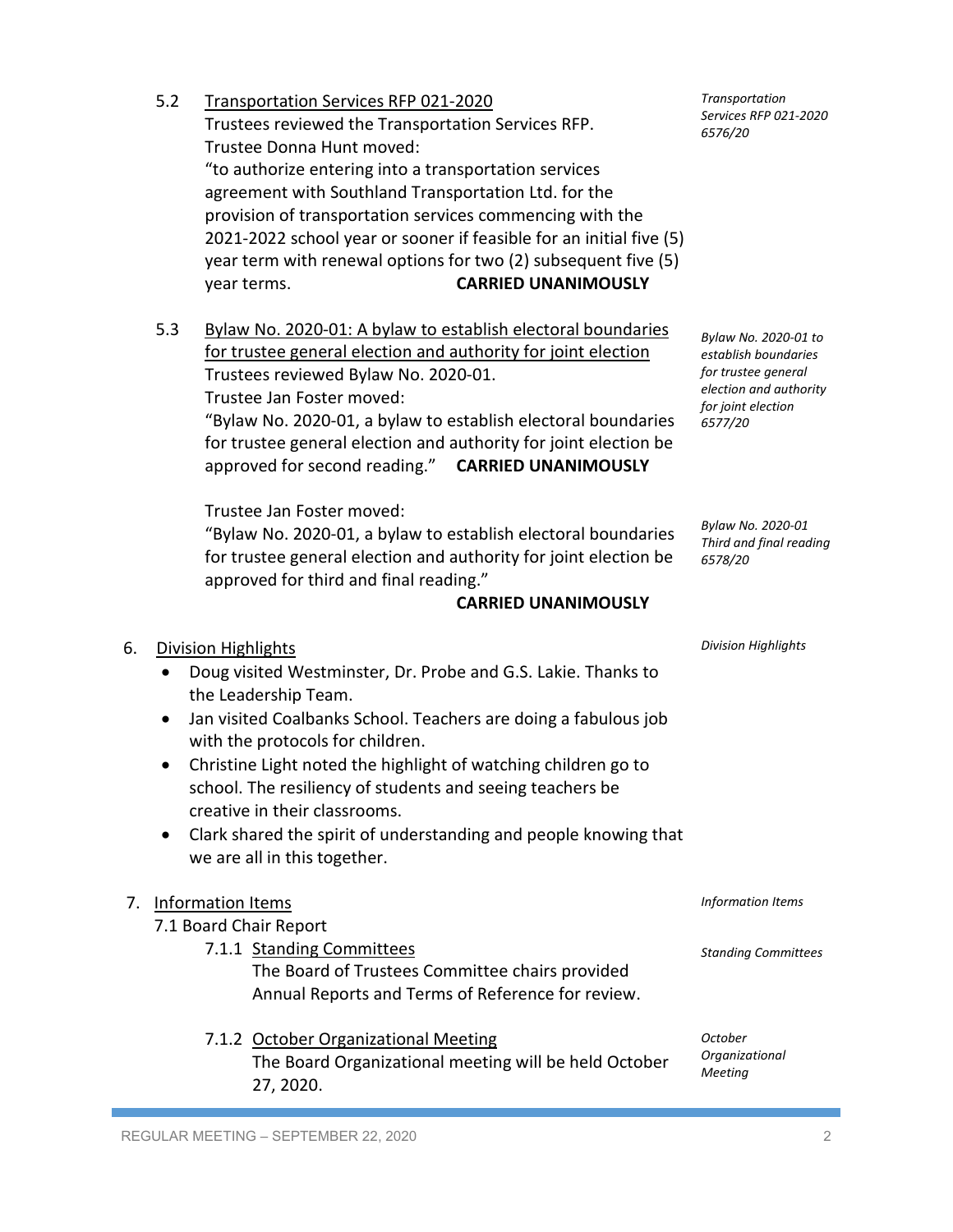|       | 7.1.3 Division School Council Meetings<br>Division School Council meeting dates were included in<br>the agenda. Christine Light will attend.                                                                                                                                                                                                          | <b>Division School Council</b><br>Meetings                        |
|-------|-------------------------------------------------------------------------------------------------------------------------------------------------------------------------------------------------------------------------------------------------------------------------------------------------------------------------------------------------------|-------------------------------------------------------------------|
|       | 7.1.4 ATA Local Council Meeting Dates<br>ATA Local Council meeting dates were included in the<br>agenda.<br>October 7 - Doug James<br>November 4 - Donna Hunt<br>December 2 - all Trustees are typically invited<br>January 6 - Christine Light<br>February 3 - Clark Bosch<br>March 3 - Jan Foster<br>May $5 -$ Tyler Demers<br>June 2 - Clark Bosch | <b>ATA Local Council</b><br><b>Meetings</b>                       |
| 7.2.1 | 7.2 Associate Superintendent Reports<br><b>Business Affairs</b><br>Associate Superintendent Christine Lee provided a<br>written Business Affairs report.                                                                                                                                                                                              | Associate<br>Superintendent<br>Reports<br><b>Business Affairs</b> |
| 7.2.2 | Human Resources<br>Associate Superintendent Mike Nightingale provided a<br>written Human Resources report.                                                                                                                                                                                                                                            | Human Resources                                                   |
| 7.2.3 | <b>Instructional Services</b><br>Associate Superintendent Morag Asquith provided a<br>written Instructional Services report.                                                                                                                                                                                                                          | <b>Instructional Services</b>                                     |
|       | 7.3 Superintendent Reports<br>7.3.1 Donations and Support<br>Daytona Homes, Kinsmen Club of Lethbridge, and<br>Sunrise Rotary were Ready Set Go donators.<br>Home Depot donated building materials for G.S. Lakie<br>Middle School students to build hand sanitizer stands.                                                                           | Superintendent Report<br><b>Donations and Support</b>             |
| 7.3.2 | <b>Board Priorities Report</b><br>Board Priorities were reviewed.                                                                                                                                                                                                                                                                                     | <b>Board Priorities</b>                                           |
| 7.3.3 | <b>Acknowledgements of Excellence</b><br>Acknowledgments of Excellence were shared.                                                                                                                                                                                                                                                                   | Acknowledgements of<br>Excellence                                 |